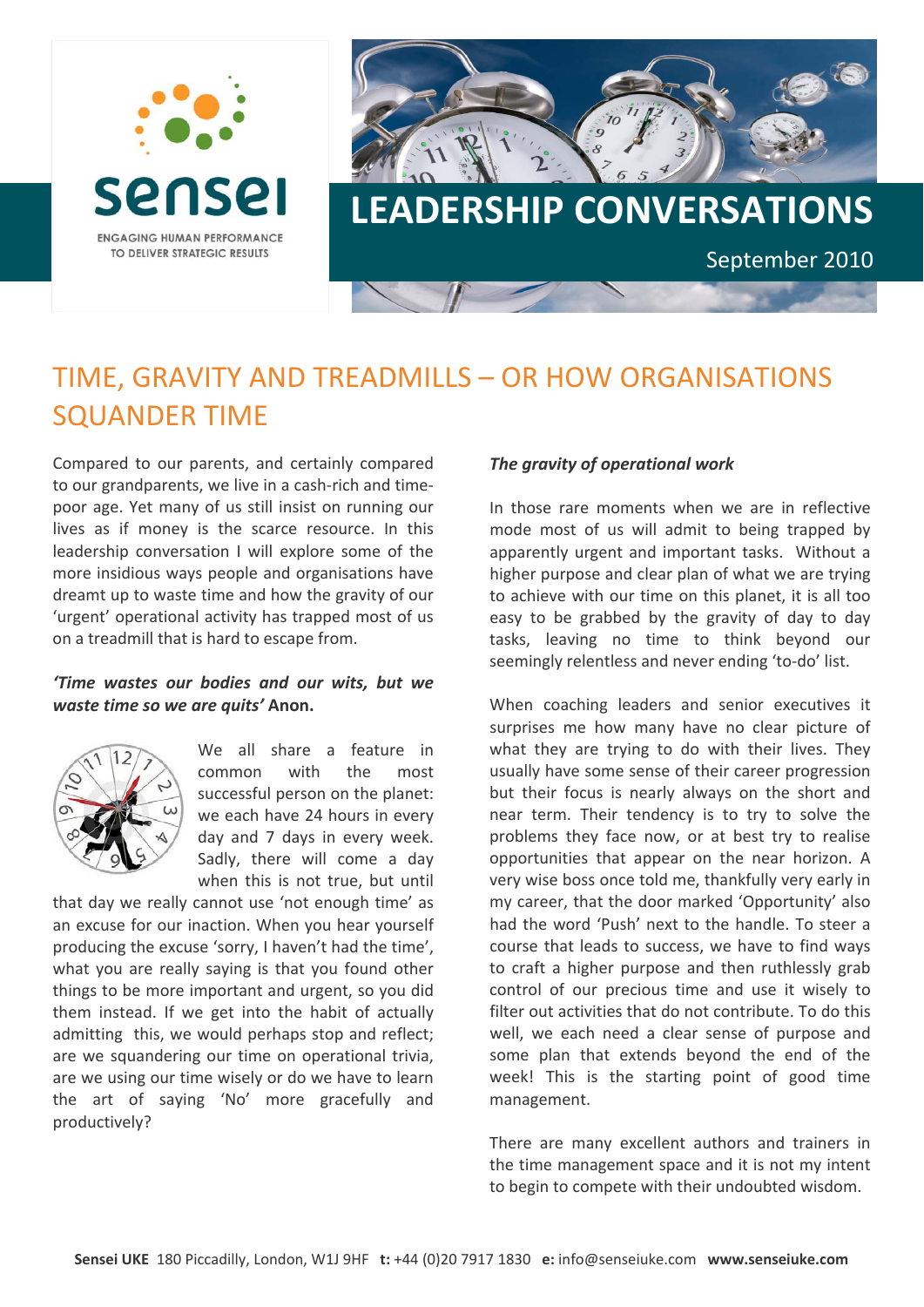## *Email chatter ‐ the search for meaning*

The internet and email are revolutionary, clearly life changing phenomena that are slowly infiltrating more and more aspects of our daily lives. If you are in your



twenties or early thirties it is probably impossible for you to really imagine how business ran without it. It is, however, responsible for one of today's more worrying addictions. The distraction of leaders pecking away at their internet enabled mobiles as if the secrets of the universe are about to be revealed, and if they are off line for more than a few minutes they will miss the announcement!

To bring this issue into a more general time wasting context, I often ask groups to tell me how many emails arrive in their inbox that they find really useful, tailored for their attention and clearly communicating something of real value. The answer is usually somewhere between 15% and 30%. I then ask them how many of the emails in their outbox are carefully designed for the recipient and, once opened and read, they will find really valuable. The answer is always higher, but interestingly rarely more than 60%.

#### *Meetings ‐ habitual behaviours and courage*

It fascinates me how almost everyone I meet has the capacity to moan about some of the meetings they attend, yet they seem to lack the capacity or courage to do anything about them. It's as if the habits and rituals found in most meetings are



law they cannot be changed. In my rituals are indeed part sacrosanct and owing to some unwritten challenged or experience meeting

However, in reality they are linked to a more of the fabric and closely linked to the prevailing paradigm, DNA and Dominant Logic of the organisation. On the face of it, changing these habits and rituals seems pretty straightforward, as everyone knows how to run a good meeting. complex web of habitual behaviours, ingrained bad and are all of course really necessary... so the moaning continues... relationships and leadership styles that, like all habits, take time and persistence to change. The most common behaviour I have found is collective denial that any real problem actually exists! Sure our meetings could be better, but they are not that

## *ools and techniques – help is available T*

When we are asked to support leadership teams we and more productive, they usually jump at the chance to adopt a new way of working. often import what we consider to be pretty straightforward tools and techniques to improve the quality of the conversations, levels of engagement and therefore the productivity of the team. The participants often find these simple tools quite revolutionary. We find that if you help people to do something in a way that they find easier, quicker

here?' writ large on the flipchart. In the resulting 10 minute discussion we began to flesh out the that this was a broader problem than any one person first thought. For example, I was working with a leadership team recently and at the end of long and pretty intense day we had to discuss the problem of lack of space in the facility: a potentially tricky problem as everyone had their own view of who had too much space already and they knew it was not them! I deployed 'Silent Brainstorming' as the tool of choice. For the first 10 minutes we worked in open session with the question '*Space, the final frontier – what is the real problem we are trying to solve* problem using a simple mind‐map diagram capturing the key headlines. This showed everyone

We then each got a sheet of A4 paper, wrote the headline – 'Suggestions to solve the Space problem' at the top and then spent 1 minute in silence listing our ideas. We then passed our sheet to the person on our right, read their ideas and then added further ideas to the sheet, being careful not to repeat any idea we had already written down. We repeated this process for 12 minutes, passing the sheet around after each minute, all done in total silence. We then numbered the ideas on the sheet in front of us (we had generated over 120 ideas in the room which, even allowing for c50% duplication, was still an impressive effort in 12 minutes). We